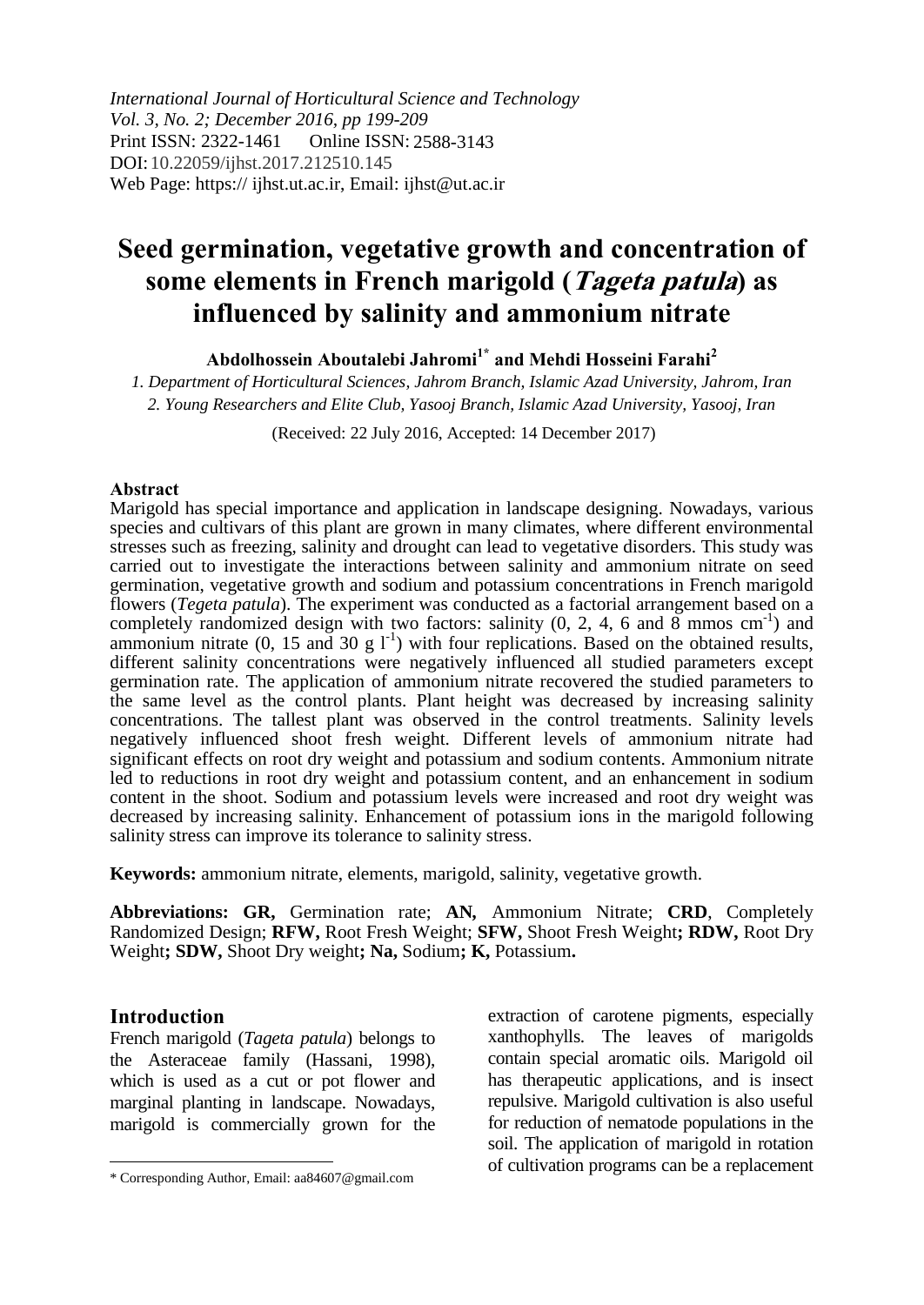for nematicides to reduce populations of scabies-agent nematode (*Meloidogyne* spp.). Nowadays, the existing species of marigolds are cultured in various climates, where problems of environmental stresses such as freezing, salinity and drought are imposed to plants after their establishments. Research on ornamental and non-bearing plants is usually limited due to low economic benefit of these plants. However, the environmental benefits, purification role, aesthetic appeal, soil fixation, erosion prevention, windbreaker role and air modification of these plants highlight the importance of basic studies on these plants.

With regards to the utilization of marigold as a summer flower in green spaces and city landscapes, especially in regions with saline soil, it is important to investigate the response of this plant to salt stresses. Plants uses two mechanisms to cope with the stress factor: in resistance mechanism when plants encounter to slight stresses they keep their metabolic activities at a high level (similar non-stress conditions), on the other hand when they encounter to severe stresses their metabolic activities decreases. In avoidance mechanism, plant reduces its metabolic activities and shows dormancy under extreme stress conditions. In agriculture, scientist paid more attention to stress avoidance mechanism by using plant breeding methods. In nature, both mechanisms are used by different plant species. Salinity and drought have attracted more attention among abiotic stresses (Alizadeh, 2005). Salinity in the agricultural sciences is one of the characteristics of soil or water. It's due to excessive presence of ions in soil or water. Among ions, one valence types such as sodium (Na) and potassium (K), despite their differences, have effective and determinant roles in plant biochemical properties. Saline soils are characterized with EC>4 mmos/cm, exchangeable sodium percentage (ESP) less than 15 and pH<8.5. These soils are known as 'white alkali'—in Russia 'Solonchak' and, according to the new American

taxonomy procedure, 'Solarthia' (Baybordi and Koohestani, 2004).

Salinity stress leads to reductions in transpiration rate and consequently delays plant growth and reduces crop yield. Generally, salinity stress could be defined as the general effects of salts on plant growth (Hasheminia *et al*., 1997). Results of previous studies showed that the influence of salinity on plant growth and metabolism results from the reduction of osmotic potential due to salt accumulation (Levitt, 1980) and ion toxicity (Wiggans and Gardner, 1989).

Salinity stress affects various aspects of plant growth and metabolism. Photosynthesis (Staples and Toenniessen, 1984), nitrate reduction (Polard and Wynjones, 1979) and internal unbalancing of plant growth regulators (Shah and Loomis, 1965) are the most important parameters that have been evaluated for plant responses to stress conditions. In saline media, high concentrations of ions in the rhizosphere can affect nutrient uptake by the root (Birendra *et al*., 1996), which has been mainly attributed to the presence of high concentrations of chloride and sodium (Abo-Kaseam *et al*., 1995). Decline in the uptake of potassium (Nassery, 1979), calcium, magnesium (Al-Harbi, 1995), ammonium and nitrate (Soliman *et al*., 1994) are examples of negative effects of salinity stress in relation to plant nutrition. Potassium is involved in stomata conductance, enzyme activity, and transportation within the plant. It has been proved that different strategies are used by different plant species to tolerate salinity stress.

Marigold is a very tolerant plant species to salinity stress based on vegetative growth and flower size, but based on flower number it is a very sensitive plant (Decital and Morris, 1987). Depends on plant species, presence of ions in soil or water can stimulate, inhibit or counteract with germination. Salinity stress generally leads to a delay in germination and a reduction in plantlet growth (Mirmohammadi-Meibodi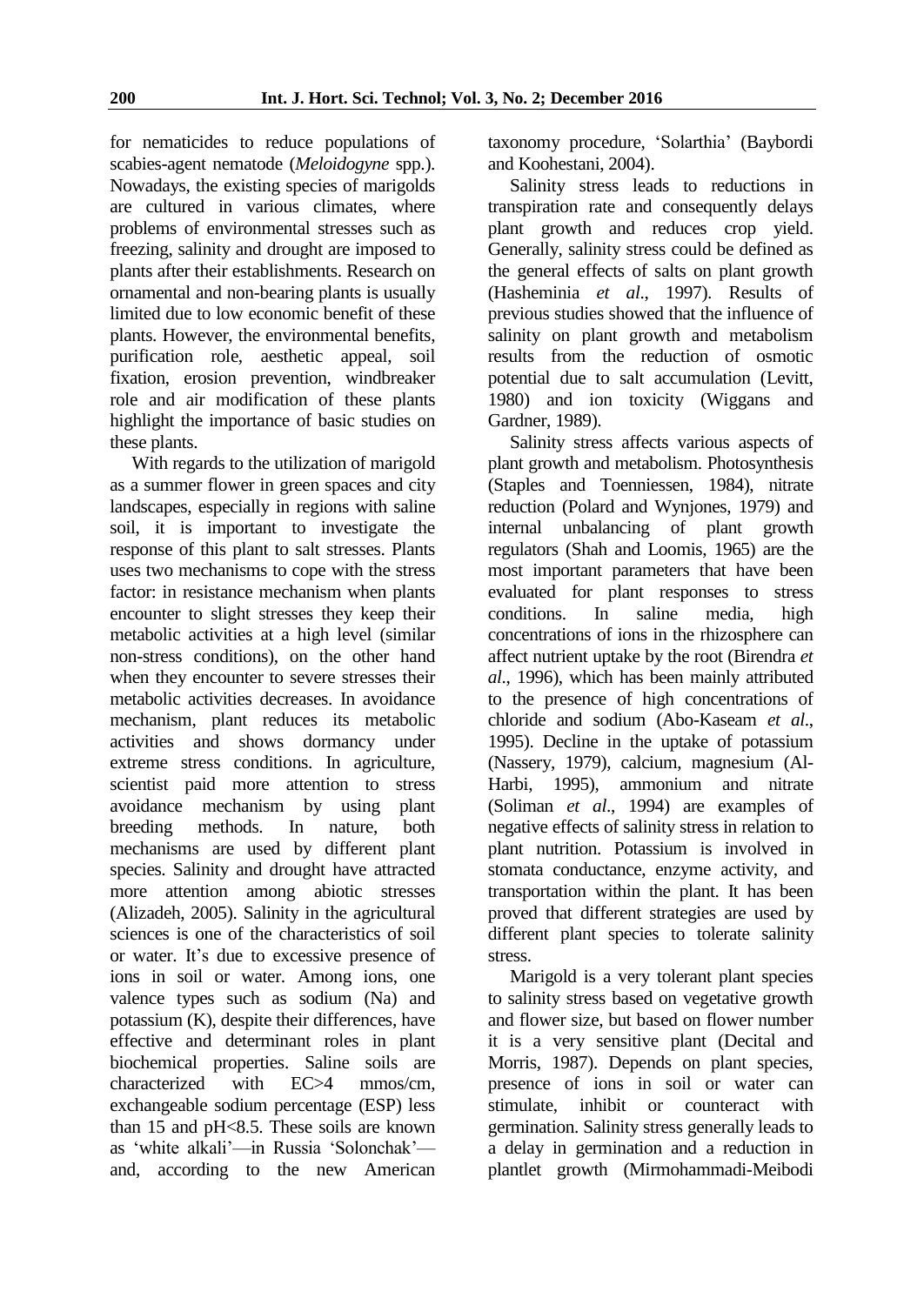and Ghareyazi, 2002). Influence of salinity on plant growth varies at different stages of plant growth; also plant reaction to salinity is also changed at different stages of plant growth. Furthermore, response of different species and even their cultivars are also different in response to salinity stress. For example, rice can tolerate high concentrations of salt at germination stage (more than 30 ds/m) but it is sensitive to salinity at the primary stage of plantlet growth and flowering (Sarrafi, 1993). Sugar beet is sensitive at the germination stage but it is tolerant at the other stages (Shannon, 1998); maize is tolerant at the germination stage, its sensitivity to salinity increases at the plantlet stage and decreases at the clustering and seed filling stages (Mass and Hoffman, 1987).

Salinity stress can affect different stages of plant growth, however, the sensitivity of some stages are more than the others. Germination is one of the most critical and sensitive stages of plant growth to salinity stress. Low germination in the saline soils causes poor establishment and weak production of the plant. At the germination stage Tolerant plants to salinity finish vegetative stage with more success. Pill and Killan (2000) evaluated effects of osmopriming on germination percentage and germination rate of parsley in saline stress conditions by different treatments. They showed that in the saline soils, uptake of some elements such as calcium, magnesium and potassium reduces because of competition with sodium (Yeo and Flowers, 1986). High sodium concentrations reduces uptake of other cations and as a result unbalances cations uptake into the plant. For instance, declines in calcium, magnesium and potassium uptake have been reported as a consequence of high sodium concentration in the root medium (Lauchi and Epsetin, 1984). In barley, excessive NaCl concentrations lead to calcium deficiency in plant tissues (Brown and Hayward, 1970). It has been reported that in saline conditions, sodium chloride competes with other cations leading to

growth retardation. Apart from osmotic stress, growth of bean, pea and sweet orange is reduced due to potassium defficiency (Hassan-Shahi *et al*., 2008). Salinity in the form of NaCl, causes potassium deficiency in the lower parts of squash and sweet clover plants. Therefore, the main reason for growth disorders by NaCl is due to the inhibition of other minerals uptake in competition with sodium. Although high concentrations of sodium can decrease potassium uptake, Its low concentrations may increase potassium uptake. High concentrations of sodium can also inhibit calcium uptake (Mirmohammadi-Meibodi and Ghareyazi, 2002).

Nitrogen plays a key role in plant nutrition. In fact, plant life is not possible without this element. Contrary to other elements, nitrogen is not available in the soil materials and rainwater and atmosphere (through biological agents such as nitrogenfixing bacteria) are the sources of nitrogen for plants. In addition to nitrogen uptake by plants, leaching, erosion, ammonia sublimation and elemental nitrogen are the sources of nitrogen loss from the soil (Ghazan-Shahi, 1999). Usually increasing uptake and accumulation of Cl is associated with a reduction in  $NO_3^-$  in the plant shoot. Many researchers attribute this subject to the antagonistic effect of Cl on  $NO<sub>3</sub>$  uptake (Kafkafi *et al*., 1982). Negative effects of salinity on root water uptake have been proposed as another reason for NO<sub>3</sub> deficiency following salinity stress (Lehle *et al*., 1992). It has been reported that in saline conditions, the uptake of nitrate and ammonium ions reduces, and finally the plant adapts to nitrogen deficiency. This causes a reduction in amino acids and protein synthesis. Furthermore, nitrate reduction in the root is hampered by exposure to salinity stress (Odegbaro and Smith, 1969). This study aimed to investigate the interactions between salinity and ammonium nitrate on seed germination, vegetative growth and sodium and potassium concentrations in French marigold flowers (*Tegeta patula*).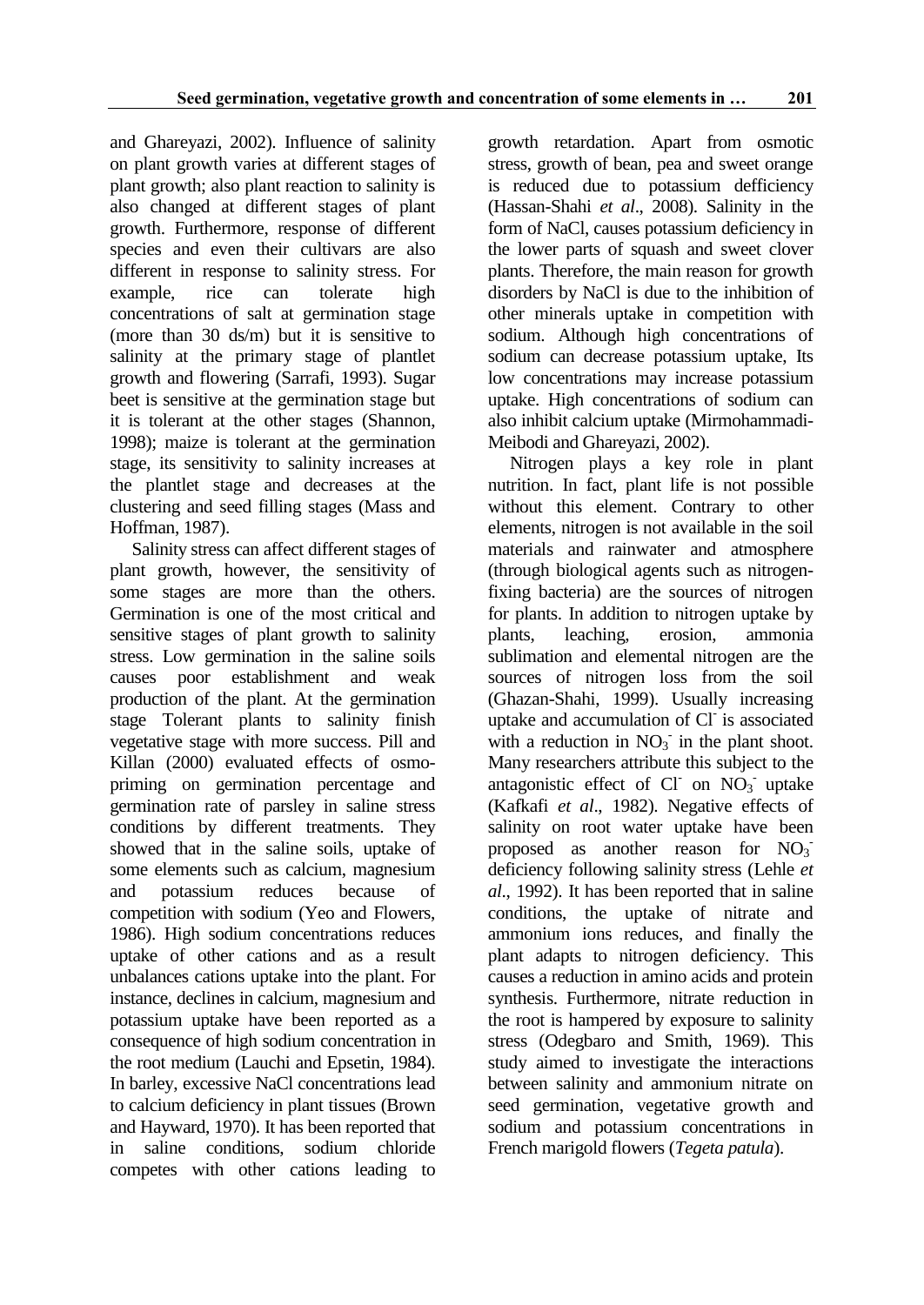## **Material and Methods**

To assess the effect of ammonium nitrate on the reduction of salinity stress in French marigolds (*Tageta patula*), an experiment was conducted as a factorial arrangement based on a completely randomized design (CRD). The first factor was different levels of ammonium nitrate including 0, 15 and 30 g/l and the second factor was different concentrations of NaCl salinity , including solutions with electrical conductivity of 0.49 (tap water as control treatment), 2, 4, 6 and 8 mmos/cm with four replications. The marigold seeds were prepared from a seed production centre in Esfahan, Iran. Benomyl was used to the seeds before culture. Three seeds were sown in 10 l pots containing manure, sand and agricultural soil (1:1:1) and were irrigated daily using the salt solutions. In this study, germination rate, plant height, lateral shoot number, root and shoot fresh weights, root and shoot dry weights, and amount of sodium and potassium were measured. To determine germination rate, the germinated seeds were daily counted, and germination rate was calculated by Equation (1) (Khan *et al*., 1997), where GR, Ni and Di are germination rate, number of germinated seeds, and number of days from initiation of the experiment, respectively.

$$
GR = \sum \frac{N_i}{D_i} \tag{1}
$$

In order to measure sodium and potassium levels, the shoot samples were dried in oven 70 °C for 24 h. Then 0.2 g of the powdered sample was placed in 550 °C for 5 h until discoloration of the samples. The plant extracts were then prepared using 2 ml of HCl and boiling water and 50 ml of distilled water. Sodium and potassium concentrations were measured by a flame photometer device (Aboutalebi *et al*., 2008). The obtained data was analysed by using MSTAT-C software and the mean averages were compared by Duncan's multiple range test (DMRT).

## **Results and Discussion**

The plants irrigated with a solution of 8 mmos/cm were died after the germination stage, Therefore, this salinity level was removed from the analysis.

#### **Germination rate (GR)**

Based on the results of analysis of variance, salinity and ammonium nitrate levels had no significant influence on GR. There is no significant interaction between these factors (Table 1). According to the results of the mean comparisons, the highest GR was observed at a salinity of 2 mmos/cm, but it was not significantly different compared to the other concentrations (Table 2). In all growth stages, salinity stress negatively affected the plant growth, but variation in the sensitivity was observed for different stages. Germination is one of the most critical and sensitive stages of plant growth due to exposure to salinity stress (Table 3).

Low germination in the saline soils resulted in poor establishment and production of the plants; at this stage tolerant plants were successfully finished their vegetative stage. The results of this study showed that salinity levels had no significant influence on GR. The highest GR was observed in plants treated with 30 g/l ammonium nitrate but no significant difference was observed among ammonium nitrate levels (Table 2). In evaluation of the interactions between the two factors, the highest GR was observed in 30 g/l ammonium nitrate and control treatments  $(0.84)$  and the lowest was observed in 15 g/l ammonium nitrate and control treatments (0.62) (Table 4).

#### **Plant height**

Salinity levels had a significant influence (*P*<0.01) on plant height, but no significant effect was observed for application of different levels of ammonium nitrate. Moreover, significant interaction (*P*<0.05) was observed between ammonium nitrate and salinity stress (Table 1). Longest plants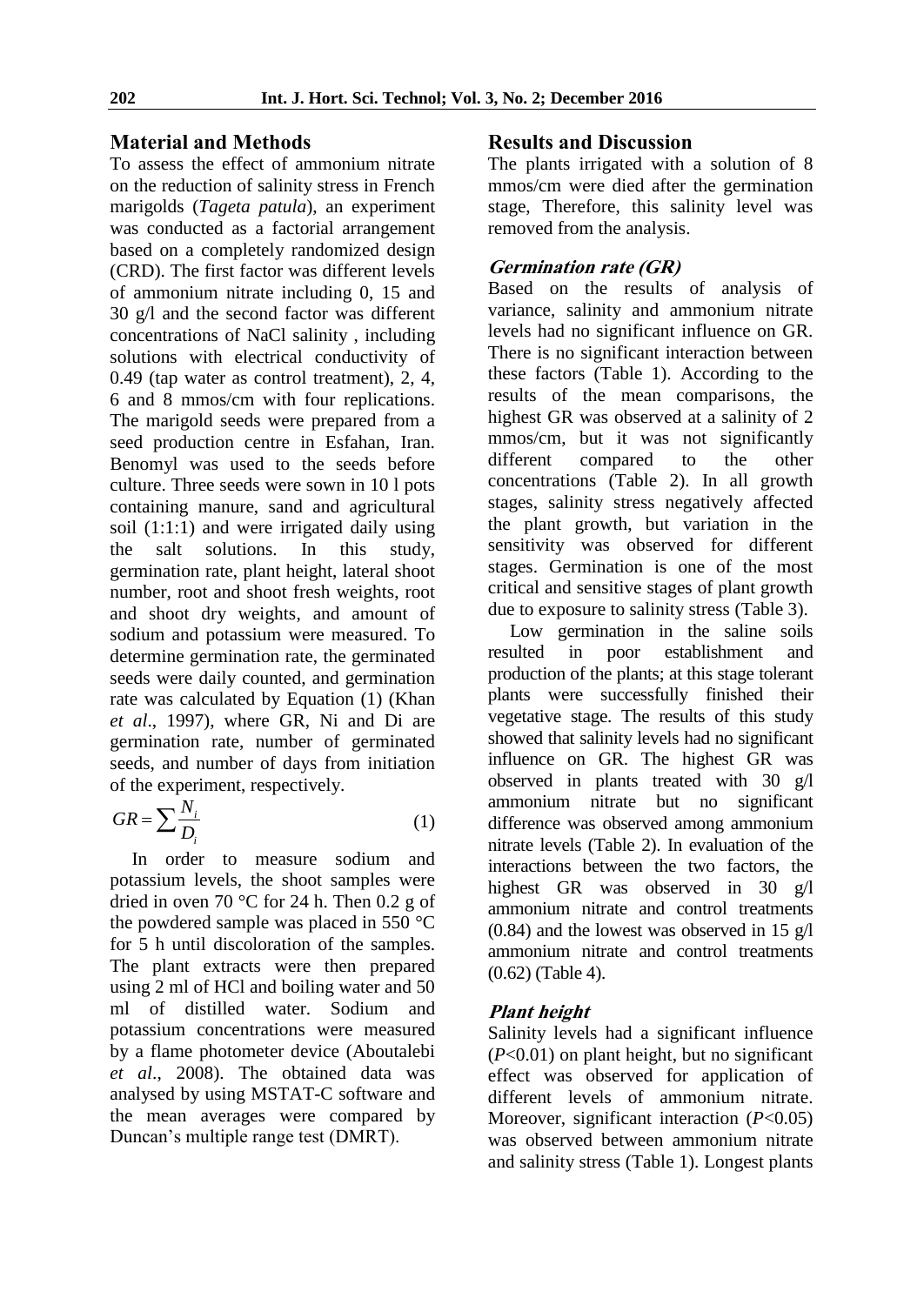| <b>Mean Square (MS)</b> |     |                       |                        |                                    |             |             |                     |              |            |            |
|-------------------------|-----|-----------------------|------------------------|------------------------------------|-------------|-------------|---------------------|--------------|------------|------------|
| S.V                     | D.F | GR                    | <b>Plant</b><br>height | Lateral<br>shoot<br>N <sub>0</sub> | <b>RFW</b>  | <b>SFW</b>  | <b>RDW</b>          | <b>SDW</b>   | Na         | K          |
| AN(A)                   | 2   | 0.031 <sup>ns</sup>   | 2. $4^{\text{ns}}$     | $0.93^{ns}$                        | $0.22^{ns}$ | 22.5        | 0.022 <sup>ns</sup> | $0.014^{ns}$ | 0.431      | $0.896***$ |
| Salinity(B)             | 3   | $0.007^{ns}$          | $367.4***$             | $74.76***$                         | $5.47***$   | 383.9**     | $0.589**$           | $5.727***$   | $4.099***$ | $0.025***$ |
| Interaction AB          | 6   | $0.011$ <sup>ns</sup> | $1.2^*$                | 1.10 <sup>ns</sup>                 | $0.35***$   | $30.0^{**}$ | $0.040**$           | $0.54*$      | $0.747***$ | $0.080**$  |
| Error                   | 36  | 0.016                 | 2.0                    | 1.22                               | 0.07        | 3.4         | 0.012               | 0.098        | 0.004      | 0.003      |
| $C.V.$ %                |     | 17.3                  | 18.3                   | 18.4                               | 18.3        | 16.3        | 15.14               | 16.61        | 8.05       | 3.81       |

**Table 1. Analysis of variance for the measured parameters**

<sup>ns</sup> not significant; \* significant difference at *P*<0.05 and \*\* significant difference at *P*<0.01

(14.6 cm) were observed in the control treatment (Table 3). Negative effects of salinity stress can be due to water deficiency, ion toxicity, ion unbalancing, or combination of them, however, it is hard to exactly conclude which of these problems is the main factor that influenced the plant growth. In the present study plant height was decreased under saline conditions. Growth limitations resulting from salinity stress can be as a result of water stress and ion deficiency (Table 3). Based on the result of previous studies, low water potential in the external plant medium is the more important limiting factor for growth inhibition in several species than ion toxicity under salinity stress conditions (Liu and Staden, 2001). The main effect of sodium acetate is reduction in root volume, leading to decline in water absorption and nutrient uptake (Salisbury and Ross, 1992). Flowers and Yeo (1995) divided the effect of salinity into two short-term and long-term effects: short-term effects can be seen following few days of salinity stress that usually results in shoot growth inhibition due to salt-induced water deficiency. Salinity negatively influences growth of leaf cells. Reduction in leaf growth may occur even if ions desorptions and absorptions are equal, because maintenance of a suitable ion gradient for ion distribution and for the production of different solvents require consumption of energy (Volkmar *et al*., 1998). Hung and Cox (1988) reported that marigolds showed symptoms of toxicity when EC of the

irrigation water exceed 7.9 ds/m. In such situations, leaves turned to green-yellow and bronze two weeks after imposing of salinity stress, and necrotic symptoms appeared in the margin of its mature leaves.

The Tallest and shortest plants (10.07 and 9.22 cm) were observed in 30 and 15 g/l ammonium nitrate, respectively (Table 2). In evaluating the effect of interactions between ammonium nitrate and salinity, the tallest plants were observed by application of 30 g/l ammonium nitrate and control treatment for the salinity (15.0 cm). In control and salinity 2 mmos/cm, plant height was increased in high concentrations of ammonium nitrate. Salinity decreased plant height. Average of plant height was 14.6 cm in the control treatment, while it decreased to 5.3 cm in plants exposed to 6 mmos/cm salinity (Table 4). There was no significant difference among the levels of ammonium nitrate in each salinity level.

#### **Number of lateral shoots**

Salinity levels had a significant influence (*P*<0.01) on the number of lateral shoots, while there was no significant effect resulting from the application of different levels of ammonium nitrate. Interactions between ammonium nitrate and salinity were not significant (Table 1). Highest number of lateral shoots was obtained in control treatment (6.8 shoots) and the lowest was seen in the plants exposed to 6.0 mmos/cm salinity (Table 3). Number of lateral shoot was decreased by increasing salt concentrations in the irrigation water.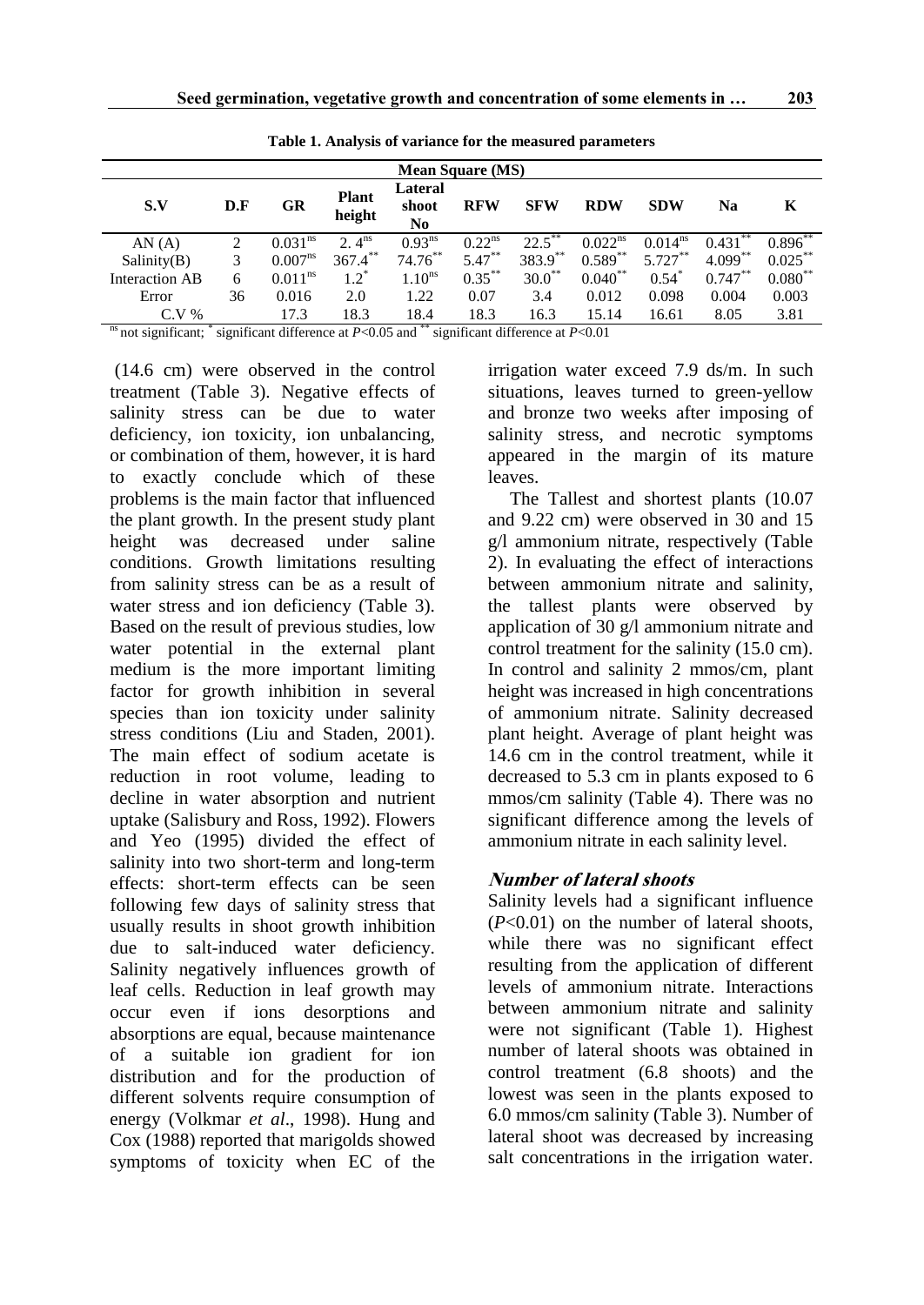Different plants species and varieties show different levels of resistance to salinity. Salt composition, soil properties, weather, moisture, and plant variety can influence harmful effects of salt on the plants (Mass and Hoffman, 1977). Differences in tolerance to salinity have been observed between plants and even between different species of one plant (Hughes *et al*., 1975). Number of lateral shoot decreases with increasing levels of ammonium nitrate (Table 2). The highest number of lateral shoot was observed in the control treatment and 15 g/l ammonium nitrate (7.5 shoots). By increasing salinity level, the application of ammonium nitrate had no influence on the number of lateral shoot (Table 4).

#### **Root fresh weight (RFW)**

Salinity levels had a significant influence (*P*<0.01) on RFW but there was no significant effect from application of different levels of ammonium nitrate. Interactions between ammonium nitrate and salinity were significant (*P*<0.01; Table 1). The highest RFW was observed in the control treatment (1.84 g) and the lowest RFW was observed in plants that treated with 6.0 mmos/cm salinity (0.27 g; Table 3). Among ammonium nitrate levels, the highest RFW was obtained from 0 g/l and the lowest RFW was observed in plants treated with 30 g/l ammonium nitrate (Table 2).

Evaluation interaction between ammonium nitrate and salinity levels showed that the highest RFW was observed in control treatment and 0 g/l ammonium nitrate (2.28 g) and the lowest RFW was obtained in plants treated with 6 mmos/cm salinity and 30 g/l ammonium nitrate  $(0.15)$ g). Except for 4 mmos/cm, RFW was decreased by increasing ammonium nitrate concentration in all salinity levels (Table 4).

**Table 2. Effects of different levels of ammonium nitrate on vegetative parameters and potassium and sodium levels in okra** 

| Ammonium nitrate (AN)   |                           | 15                  | 30                       |
|-------------------------|---------------------------|---------------------|--------------------------|
| Trait                   |                           | g/L                 |                          |
| Germination rate (GR)   | $\sqrt{0.74^a} \pm 0.023$ | $0.68^a \pm 0.037$  | $0.76^a \pm 0.019$       |
| Plant height (cm)       | $9.6^{ab} \pm 1.52$       | $9.22^b \pm 2.03$   | $10.07^{\rm a} \pm 2.63$ |
| Lateral shoot no.       | $5.1^a \pm 0.70$          | $4.9^{ab} \pm 0.75$ | $4.55^b \pm 0.96$        |
| Root fresh weight (gr)  | $1.13^a \pm 0.075$        | $0.88^b \pm 0.085$  | $0.84^b \pm 0.048$       |
| Shoot fresh weight (gr) | $8.75^{\rm a} \pm 2.56$   | $7.5^b \pm 1.96$    | $7.4^b \pm 0.97$         |
| Root dry weight (gr)    | $0.38^a \pm 0.063$        | $0.29^b \pm 0.042$  | $0.25^b \pm 0.011$       |
| Shoot dry weight (gr)   | $0.92^a \pm 0.054$        | $0.92^a \pm 0.062$  | $0.85^a \pm 0.042$       |
| Na $(%)$                | $0.49^c \pm 0.012$        | $0.68^b \pm 0.014$  | $0.87^a \pm 0.025$       |
| $K(\%)$                 | $0.62^a \pm 0.042$        | $1.32^b \pm 0.036$  | $1.38^b \pm 0.051$       |

**†**Means in each row with similar letters are not significantly different (*P*<0.05) according to DMRT.

**Table 3. Effects of different levels of electrical conductivity on vegetative parameters and potassium and sodium levels in marigold plants** 

| <b>Salinity</b>         | $0.49$ (Control)         | 2                        | 4                        | 6                  |  |  |  |  |
|-------------------------|--------------------------|--------------------------|--------------------------|--------------------|--|--|--|--|
| <b>Trait</b>            | mmos/cm                  |                          |                          |                    |  |  |  |  |
| Germination rate (GR)   | $10.72^a \pm 0.017$      | $0.76^a \pm 0.032$       | $0.74^a \pm 0.028$       | $0.72^a \pm 0.011$ |  |  |  |  |
| Plant height (cm)       | $14.6^a \pm 1.95$        | $10.8^b \pm 0.97$        | $7.8^{\circ} + 1.05$     | $5.3^d \pm 1.53$   |  |  |  |  |
| Lateral shoot no.       | $6.8^a \pm 0.85$         | $4.9^{\rm b} \pm 0.52$   | $4.2^{\circ} \pm 0.36$   | $3.5^d \pm 0.18$   |  |  |  |  |
| Root fresh weight (gr)  | $1.84^a \pm 0.091$       | $1.02^b \pm 0.085$       | $0.67^{\circ} \pm 0.074$ | $0.27^d \pm 0.015$ |  |  |  |  |
| Shoot fresh weight (gr) | $15.53^a \pm 2.5$        | $8.34^b \pm 1.6$         | $4.97^{\circ} \pm 0.9$   | $2.74^d \pm 0.3$   |  |  |  |  |
| Root dry weight (gr)    | $0.59^a \pm 0.028$       | $0.35^b \pm 0.041$       | $0.18^{\circ} \pm 0.029$ | $0.12^d \pm 0.011$ |  |  |  |  |
| Shoot dry weight (gr)   | $1.79^a \pm 0.041$       | $1.05^b \pm 0.021$       | $0.53^{\circ} \pm 0.032$ | $0.37^d \pm 0.014$ |  |  |  |  |
| Na $(%)$                | $0.04^d \pm 0.002$       | $0.49^{\circ} \pm 0.006$ | $0.77^b \pm 0.009$       | $1.4^a \pm 0.010$  |  |  |  |  |
| $K(\%)$                 | $1.40^{\circ} \pm 0.006$ | $1.41^b \pm 0.008$       | $1.43^{ab} \pm 0.007$    | $1.51^a \pm 0.004$ |  |  |  |  |

**†**Means in each row with similar letters are not significantly different (*P*<0.05) according to DMRT.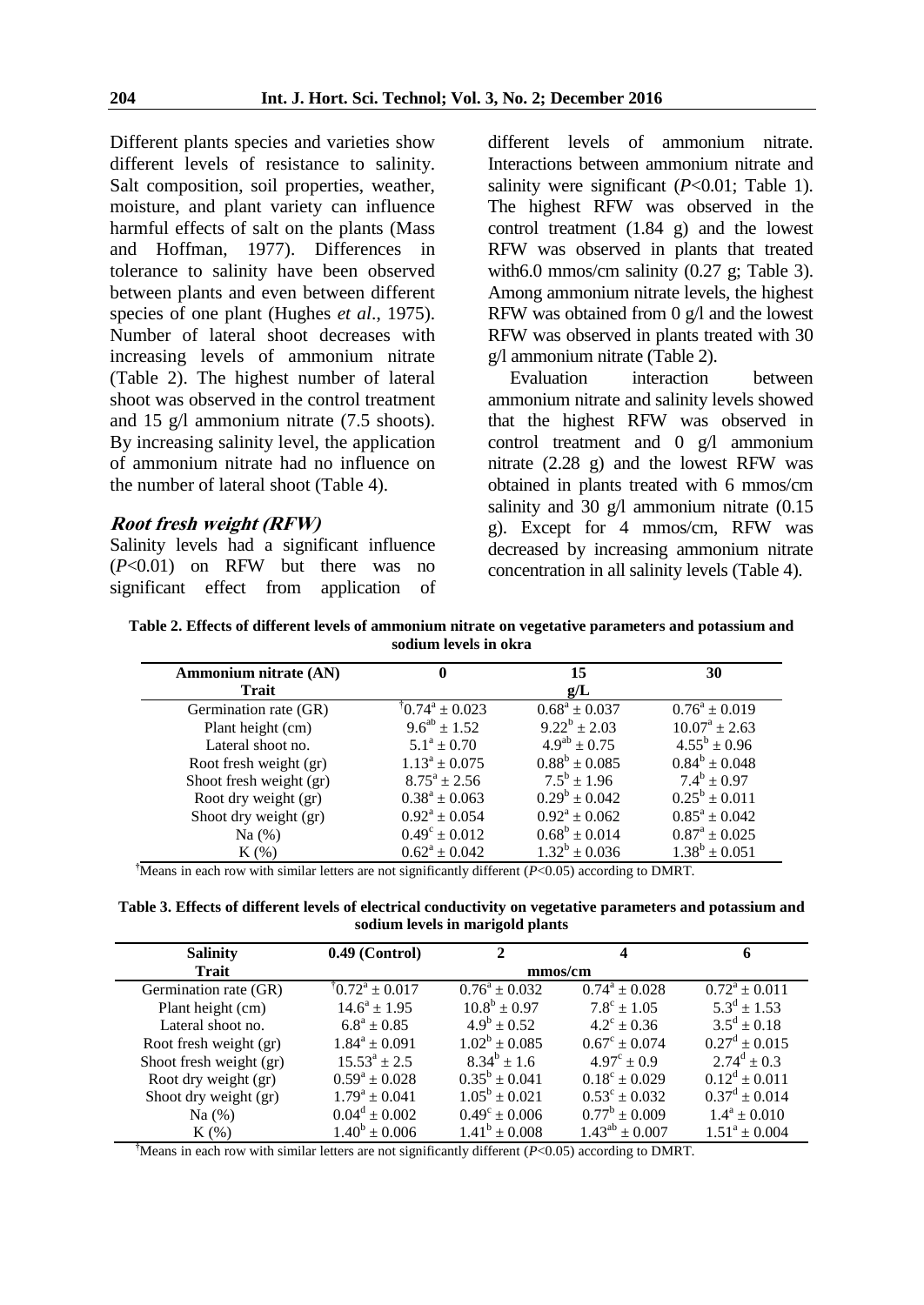|                | AN (gL) × Glinity<br>(mnos/cm)<br>Trait | germination rate<br>GR | Plant height (cm)         | Lateral shoot No.         | Root fresh weight<br>E     | Shoot fresh<br>$\textbf{G}$<br>weight | Root dry weight $(gr)$     | Shoot dry v<br>Shoot dry<br>weight | $\mathrm{Na}$ (%)          | $\mathbf{K}\left( ^{0\!}/\!\!{\rm O}\right)$ |
|----------------|-----------------------------------------|------------------------|---------------------------|---------------------------|----------------------------|---------------------------------------|----------------------------|------------------------------------|----------------------------|----------------------------------------------|
| $\overline{0}$ | 0.49                                    | $10.70^{ab} \pm 0.06$  | $14.5^a \pm 3.1$          | $6.2^{bc}$ ± 1.5          | $2.28^a \pm 0.5$           | $17.56^{\circ}$ ± 2.5                 | $0.74^a \pm 0.1$           | $1.78^{\rm a}$ ±0.3                | $0.04$ <sup>gh</sup> ±0.00 | $1.66^{\rm b}$ ±0.63                         |
|                | $\overline{2}$                          | $0.76^{ab} \pm 0.07$   | $10.2^{bc} \pm 2.7$       | $5.4^c \pm 1.8$           | $1.08^{\text{cd}} \pm 0.3$ | $7.96^{\circ}$ $\pm 0.9$              | $0.34^{\text{cd}}\pm 0.1$  | $1.06^{\rm b}$ ± 0.5               | $0.09^{\text{g}}+0.01$     | $1.46^{\circ} \pm 0.32$                      |
|                | 4                                       | $0.77^{ab} \pm 0.07$   | $8.3^{\text{cd}} \pm 1.6$ | $4.4^d \pm 0.9$           | $0.77^{\text{de}} \pm 0.2$ | $5.51^{\text{d}} \pm 0.9$             | $0.25^{\text{de}} \pm 0.0$ | $0.62^{\circ}$ ±0.1                | $0.66^{\rm ef}$ ±0.03      | $1.62^{\rm bc}$ ±0.42                        |
|                | 6                                       | $0.71^{ab} \pm 0.08$   | $5.4^{\text{ef}} \pm 0.6$ | $4.4^d \pm 1.2$           | $0.38^{\text{ef}} \pm 0.1$ | $4.00^{f}_{\pm}0.5$                   | $0.20^{\text{ef}} \pm 0.0$ | $0.23^{\rm e}{\pm}0.0$             | $1.19^{\rm c} + 0.22$      | $1.75^a \pm 0.17$                            |
| 15             | 0.49                                    | $0.62^b \pm 0.06$      | $14.3^a \pm 2.4$          | $7.5^a \pm 1.6$           | $1.75^b \pm 0.6$           | $14.65^b + 2.6$                       | $0.56^{\rm b}$ + 0.2       | $1.86^a \pm 0.6$                   | $0.04gh + 0.00$            | $1.27^{\rm f}_{\pm}0.32$                     |
|                | $\overline{2}$                          | $0.74^{ab} \pm 0.05$   | $10.1^{\circ} \pm 1.6$    | $5.1^{\text{cd}} \pm 0.8$ | $1.04^{\text{cd}} \pm 0.3$ | $8.88^{\circ}$ ± 0.8                  | $0.40^{\circ}$ ± 0.1       | $1.00^{bc}$ ±0.1                   | $0.57^{f}$ ± 0.02          | $1.31^{\rm e}$ ±0.23                         |
|                | $\overline{4}$                          | $0.66^{ab} \pm 0.04$   | $7.4^{\rm{de}} \pm 0.6$   | $4.1^{\rm de} \pm 0.6$    | $0.47^e \pm 0.0$           | $4.14^e$ ±0.4                         | $0.15^{f}$ ±0.0            | $0.52^{\text{cd}} \pm 0.1$         | $0.76^{\rm e}{\pm}0.06$    | $1.29^{\text{ef}} \pm 0.21$                  |
|                | 6                                       | $0.72^{ab} \pm 0.08$   | $5.1^f \pm 0.3$           | $2.9^f \pm 0.3$           | $0.27^{\rm f} \pm 0.0$     | $2.38^{\text{g}}\pm 0.3$              | $0.07^{\rm g}$ + 0.0       | $0.31^{\text{de}} \pm 0.0$         | $1.37^b \pm 0.41$          | $1.41^{\text{cd}}$ +0.25                     |
| 30             | 0.49                                    | $0.84^a \pm 0.08$      | $15.0^a \pm 2.8$          | $6.8^{b} \pm 0.8$         | $1.48^{\circ} \pm 0.2$     | $14.38^{b} \pm 2.6$                   | $0.49^{bc}$ + 0.2          | $1.72^{\circ}$ +0.9                | $0.04gh + 0.00$            | $1.28^{f}$ + 0.41                            |
|                | $\overline{2}$                          | $0.78^{ab} \pm 0.06$   | $12.2^b \pm 2.5$          | $4.9^{\text{cd}} \pm 0.4$ | $0.94^d \pm 0.1$           | $8.18^{\circ}$ ±0.6                   | $0.31^{d}$ ±0.1            | $1.11^b \pm 0.4$                   | $0.80^{\circ} + 0.03$      | $1.46^{\circ}$ ±0.06                         |
|                | $\overline{4}$                          | $0.79^{ab} + 0.09$     | $7.8^d \pm 0.7$           | $4.2^{\rm de} \pm 0.3$    | $0.78^{\text{de}} + 0.2$   | $5.26^{d}$ ±0.5                       | $0.14^{f} + 0.0$           | $0.46^{\rm d}$ ± 0.1               | $0.99^{d} + 0.05$          | $1.39^{\rm d}$ ±0.014                        |
|                | 6                                       | $0.72^{ab} \pm 0.04$   | $5.3^{\text{ef}} \pm 0.2$ | $3.5^{\circ} \pm 0.2$     | $0.15^g \pm 0.0$           | $1.84^h$ ±0.4                         | $0.08g + 0.0$              | $0.13^{f}_{0pm}0.0$                | $1.64^a + 0.41$            | $1.39^{\rm d}$ ±0.41                         |

**Table 4. Interactions between ammonium nitrate (AN) and salinity levels in marigold plants**

**†**Means in each column with similar letters are not significantly different (*P*<0.05) according to DMRT.

#### **Shoot fresh weight (SFW)**

Salinity and ammonium nitrate levels had significant influence (*P*<0.01) on SFW. Interaction between ammonium nitrate and salinity levels was also significant (*P*<0.01) (Table 1). The highest SFW was observed in control treatment (15.53 g). Salinity led to a reduction in SFW so that the lowest SFW was obtained in a salinity of 6.0 mmos/cm (2.74 g) (Table 3). Different parts of the plant are not equally affected by salinity. In the tuber crops, tubers are more affected by salinity than other parts of the plant (Hoffman and Rawlins, 1971). In cotton, fibres are affected by salinity less than vegetative growth and in wheat, barley and some resistant grasses, salinity affects vegetative growth more than seed production (Ayer *et al*., 1952). In rice and maize, seed production may be decreased by the influence of salinity without a reduction in straw (Pearson, 1959). Often shoots are more affected by salinity than the root (Meiri and Poljakoff-Mayber, 1970).

Highest and lowest SFW were observed in plants treated with  $\frac{0 \text{ g}}{1 (8.75 \text{ g})}$  and 30  $g/1$  (7.4 g) ammonium nitrate, respectively (Table 2). Assessment of interactions between ammonium nitrate and salinity levels showed that the highest SFW was obtained in the control treatment and 0 g/l ammonium nitrate (17.56 g), and the lowest SFW was obtained in plants treated with 6 mmos/cm salinity and 30 g/l ammonium nitrate (1.84 g; Table 4).

Despite a significant reduction in fresh weight of root and shoot, application of ammonium nitrate inhibited the negative effects of salinity. It has been reported that, in many soils, nitrogen deficiency is one of the main limiting nutrition factors for plant growth. Therefore, apart from soil salinity, nitrogen application can help plant growth and yield improvement. Under saline conditions, reduced nitrogen uptake is one of the determinant factors influencing plant growth (Al-Rawahy *et al*., 1992). Chloride has an inhibiting effect on the uptake and metabolism of nitrate (Bar *et al*., 1997). Therefore, under salinity stress, plant need for nitrogen is higher than in non-saline conditions (Grattan and Grieve, 1999).

#### **Root dry weight (RDW)**

Based on the results of analysis of variance (Table 1), salinity levels had a significant influence  $(P<0.01)$  on RDW, but there was no significant effect for application of different levels of ammonium nitrate. Interaction between ammonium nitrate and salinity levels was also significant (*P*<0.01). In evaluation of salinity effects, the highest RDW was observed in the control treatment (0.59 g) and the lowest was obtained plants treated with 6.0 mmos/cm salinity (0.12 g; Table 3). RDW in plants treated with  $0 \text{ g}/1$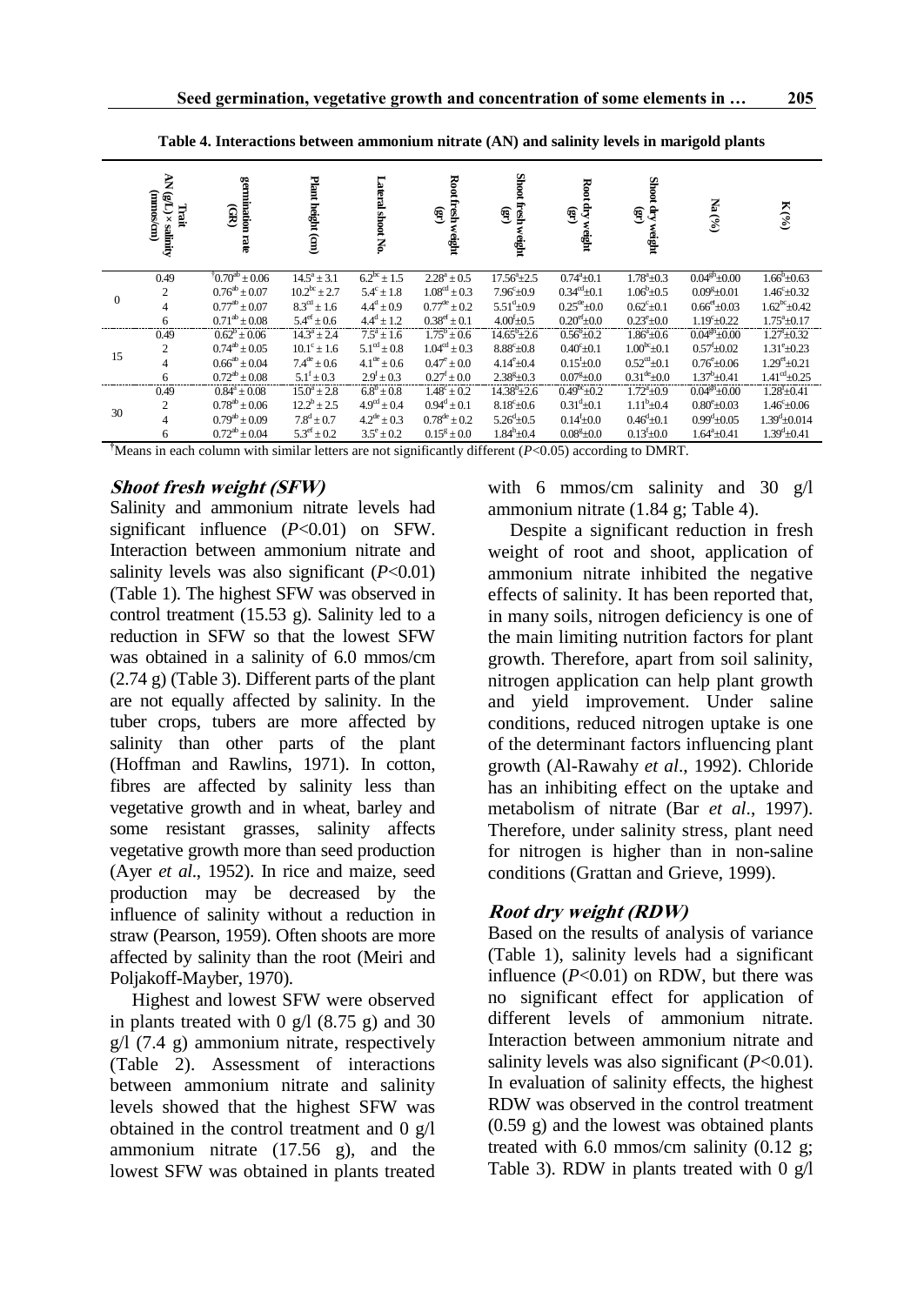ammonium nitrate was significantly more than RDW in plants treated with 15 or AN 30 g/l. RDW was decreased by increasing ammonium nitrate concentrations (Table 2).

Evaluation of interactions between ammonium nitrate and salinity levels showed that highest RDW was detected in plants treated with 0 g/l ammonium nitrate and the control treatment of salinity (0.74). RDW was decreased by increasing ammonium nitrate levels in each of the salinity levels. In all ammonium nitrate concentrations, RDW was decreased (Table 4) with increasing the salinity levels. The root is an organ that involves in water and nutrient uptake. Most damaging effects of salinity stress occur in the root. The root is the organ that directly confronts saline stress, undertakes osmotic regulation, and serves the avoidance mechanism that reduces salt effects (Carla *et al*., 2009); therefore it receive a lot of energy from the shoots to cope with the salinity stress. This leads to reductions in root efficiency for providing water and nutrients for other organs. Salinity stress may decrease root dry weight as well (Safarnejad *et al*., 2005). The results obtained in the present study confirm the above investigations.

#### **Shoot dry weight (SDW)**

Salinity levels had a significant influence (*P*<0.01) on SDW but ammonium nitrate had no significant effect. Interactions between ammonium nitrate and salinity levels were significant (*P*<0.05; Table 1). Highest SDW was observed in the control treatment  $(1.79)$ g). Salinity caused a significant reduction in SDW (Table 3). Evaluation of the influence of ammonium nitrate on SDW showed that the highest SDW was observed in plants treated with 0 and 15 g/l ammonium nitrate. SDW was significantly decreased with increasing ammonium nitrate from 15 to 30  $g/l$  (Table 2).

Interaction between salinity and ammonium nitrate indicated that the highest SDW was obtained in the control salinity treatment and 15 g/l ammonium nitrate (1.86 g), which had no significant difference on 0 and 30 g/l ammonium nitrate at the same salinity level. With the application of 15 g/l ammonium nitrate, the reduction in SDW was slower when comparing its values in plants treated with salinity of 2.0 to 6.0 mmos/cm (Table 4). Shanon (1986) reported that salinity in water and soil causes a reduction in shoot and stem growth and affects plant yield. It has been reported that, in many soils, nitrogen deficiency is one of the main limiting nutrition factors for plant growth. Therefore, apart from soil salinity, nitrogen application can lead to improvement of plant growth and yield. Under saline conditions, a reduction in nitrogen uptake is one of the limiting factors influencing plant growth (Al-Rawahy *et al*., 1992). Chloride has an inhibiting effect on uptake and metabolism of nitrate (Bar *et al*., 1997). Therefore, compare to non-saline conditions, the plant needs for nitrogen increase under salinity stress conditions (Grattan and Grieve, 1999).

#### **Sodium (Na)**

Salinity and ammonium nitrate levels had a significant influence (*P*<0.01) on Na level. Interactions between ammonium nitrate and salinity levels were significant (*P*<0.01; Table 1). The level of Na was 0.04% in the control treatment, while by increasing salinity levels the amount of Na was significantly increased The highest Na level was observed in a salinity of 6.0 mmos/cm (1.4%; Table 3). Evaluating the effect of ammonium nitrate on Na levels indicated that Na level increased in the shoot by increasing ammonium nitrate concentrations. The highest amount of Na (0.87%) was observed in 30 g/l ammonium nitrate (Table 2).

Investigating the interactions between salinity and ammonium nitrate showed that the highest Na level was observed in 6.0 mmos/cm salinity treatment and 30 g/l ammonium nitrate (1.64 g). Application of ammonium nitrate had no influence on the reduction of Na in the shoot (Table 4).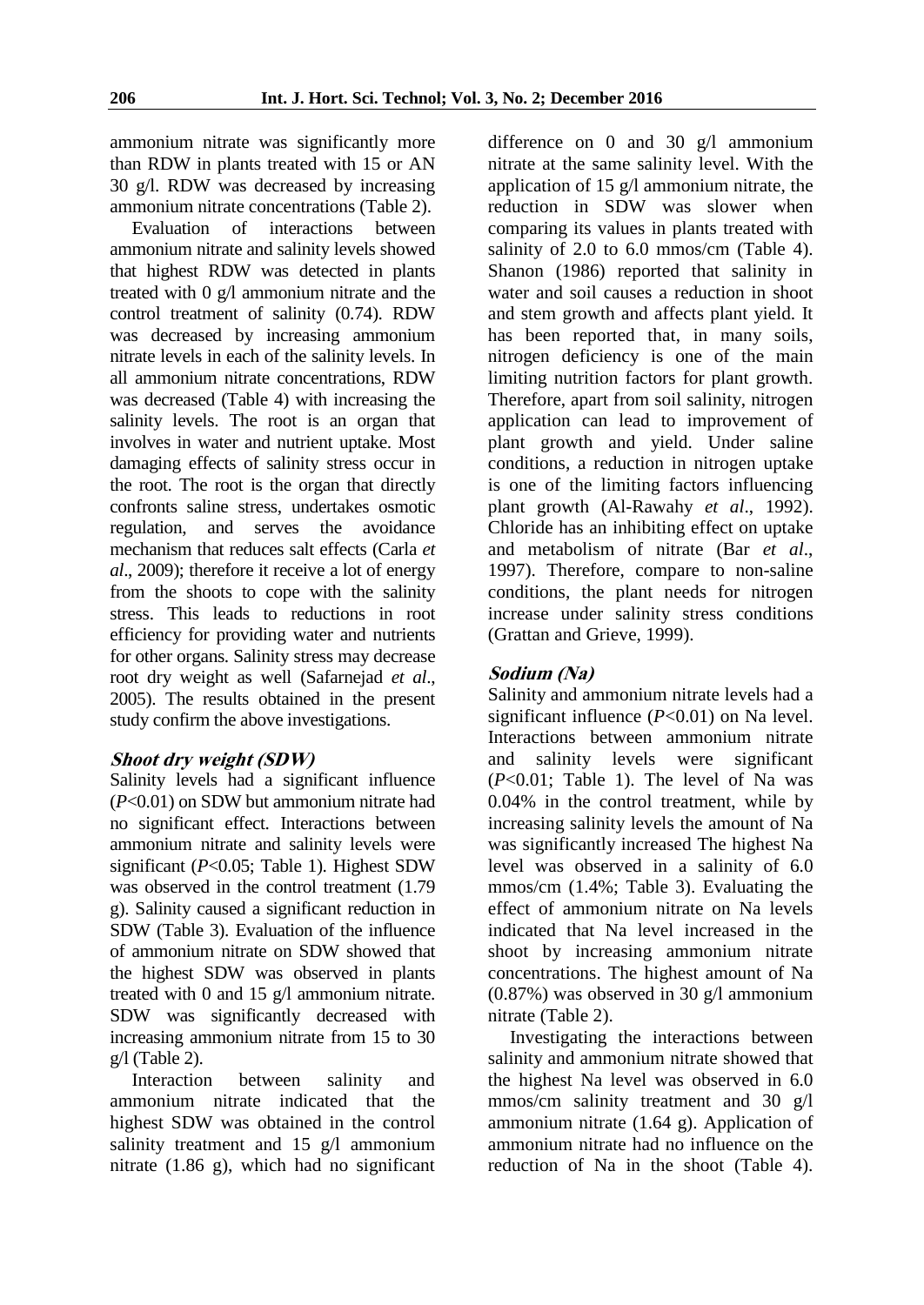Based on the obtained results it can be conclude that Na moves easily from root to shoot in French marigold. Furthermore, application of ammonium nitrate caused an increase in Na levels in the shoot.

## **Potassium (K)**

Salinity and ammonium nitrate levels had a significant influence  $(P<0.01)$  on K level as well. Interactions between salinity and ammonium nitrate was significant for potassium levels (*P*<0.01; Table 1). Assessment of the effects of salinity showed that the highest K level was detected in 6.0 mmos/cm salinity treatment (1.51%). The amount of shoot K in the control salinity treatment was statistically same as its level in 4.0 mmos/cm salinity (Table 3). Evaluation of the effect of ammonium nitrate on the level of K showed that the highest K in the shoot was detected in plants treated with 0 g/l ammonium nitrate (1.62%) and the lowest K level was obtained in plants treated with 15 g/l ammonium nitrate (1.32%). K level in the plants treated with 30 g/l ammonium nitrate was more than its level in the plants treated with 15 g/l ammonium nitrate, but both were at a lower level than the plants treated with 0 g/l ammonium nitrate (Table 2).

The interactions between salinity and ammonium nitrate showed that the highest K level was observed in plants treated with 6.0 mmos/cm of salinity and 0 g/l ammonium nitrate (1.75 g). The amount of K in the shoot decreased by increasing ammonium nitrate levels in control salinity and at salinity levels of 4.0 and 6.0 mmos/cm (Table 4). Previous studies in many plant species showed that, potassium ion concentration decreased when salinity increased in the form of Na ions or Na/K ratio (Graifenberg *et al*., 1995). In contrast, in some plants it was observed that the concentration of potassium in the leaves increased by increasing salinity levels (Cachorro *et al*., 1993). Our results about reduction in K level through increasing salinity levels is not in agreement with the

findings of Gregorio *et al*. (1998) but is in agreement with the results of Ruiz *et al*. (1997). In fact, ammonium nitrate cannot induce K uptake under high salinity concentrations.

# **Conclusion**

Different levels of ammonium nitrate were somehow affected root and shoot fresh weights, root dry weight and potassium and sodium levels but had no significant influence on germination rate, plant height, number of lateral shoots and shoot dry weight. Increasing ammonium nitrate led to a reduction in root dry weight and potassium, and increased sodium concentration in the shoot. Different salinity concentrations had a significant influence on all of the evaluated traits except germination rate. Increasing salinity caused a significant decrease in studied parameters. Accumulation of potassium ions in the marigold following salinity stress is indicative of resistance against salinity, while in the all salinity levels significant changes in potassium ion were not observed. In saline soils because of high levels of Na and Cl ions and ion unbalancing, and in spite of the presence of microelements in the soil solution- there is no possibility for transferring these elements towards the shoots which results in their deficiency and consequently damage to the plant. Despite a significant reduction in root and shoot fresh weights, the application of ammonium nitrate improved root and shoot fresh weight in each salinity level.

## **References**

- 1. Abo-Kaseam, E., A. Sharaf-Eldin, and E.A. Foda. 1995. Synergistic Effect of Cadmium and NaCl on Growth, Photosynthesis and Ion Content in Wheat. Plants Biol. Plantarum. 37: 241-249.
- 2. Aboutalebi, A., Hasanzadahe, H. and Arabzadegan, M.S. 2008. Effect of salinity on root concentration of macro elements in five Citrus rootstocks. J. Agric. Sci. Natur. Resour. 15: 1. 19 - 27. [In Persian].
- 3. Al-Harbi, A.R. 1995. Growth and Nutrient Composition of Tomato and Cucumber Seedlings as Affected by Sodium Chloride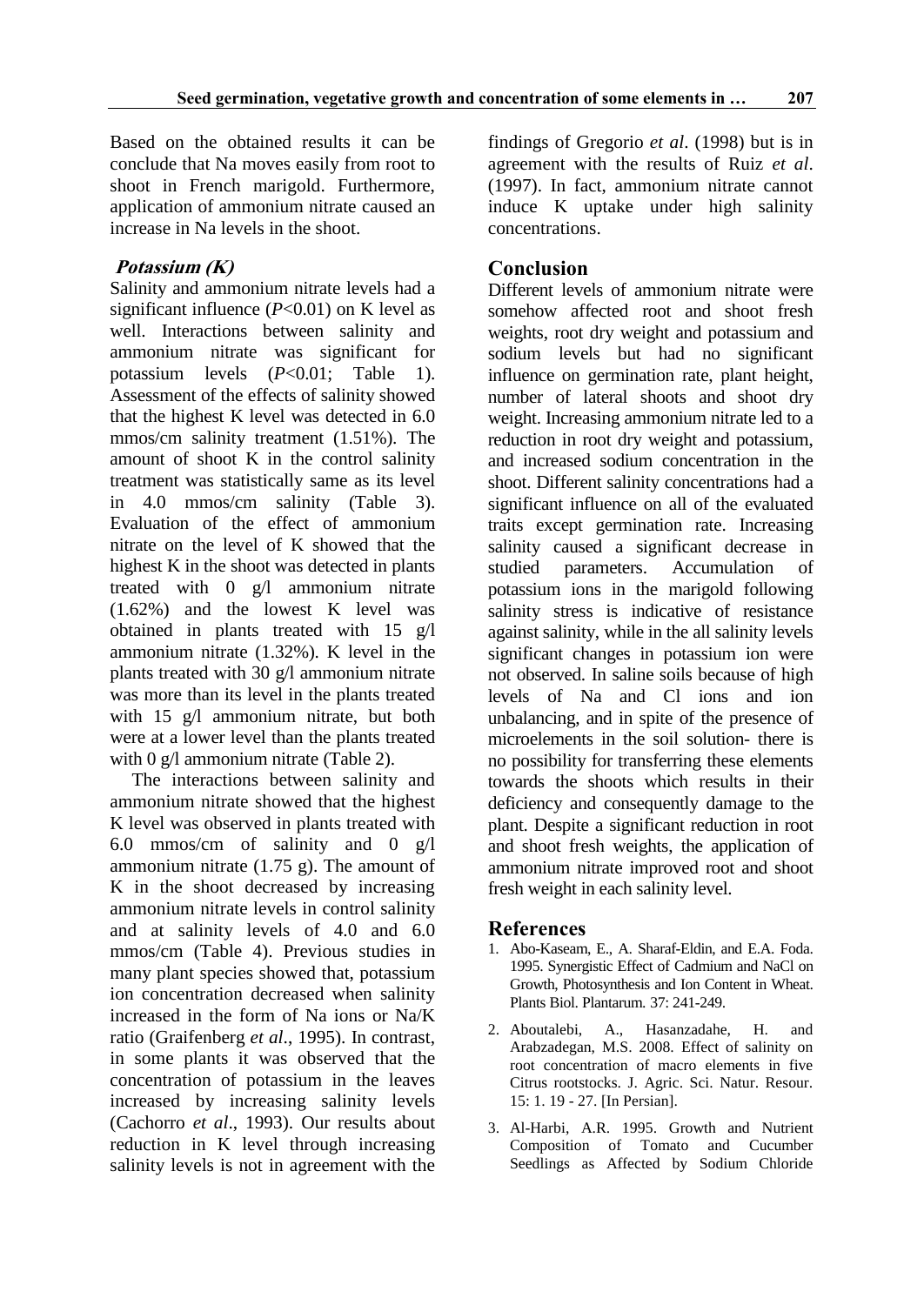Salinity and Supplemental Calcium. J. Plant Nutr. 18: 1403-1416.

- 4. Alizadeh, A. 2005. Relation of Water, Soil and Plant. Astaneh Ghodse Razavi Press, Iran. [In Persian]
- 5. Al-Rawahy, S.A, J.L. Stroehlein, and M. Pessarakly. 1992. Dry-Matter Yield and Nitrogen-15, Na<sup>+</sup>, Cl- and  $K^+$  Content of Tomatoes under Sodium Chloride Stress. J. Plant. Nutr. 15: 341-358.
- 6. Ayer, A.D., J.W. Brown, and C.H. Wadleigh. 1952. Salt Tolerance of Barley and Wheat in Soil Plots Receiving Several Salinization Regimes. Agron. J. 44: 307-310.
- 7. Bar, Y., A. Apelbaum, U. Kafkafi, and R. Goren. 1997. Relationship between Chloride and Nitrate and its Effect on Growth and Mineral Composition of Avocado and Citrus Plants. J. Plant Nutr. 20: 715-731.
- 8. Baybordi, M., and A. Koohestani. 2004. Soil, Formation and Taxonomy. Tehran University Press, Iran. [In Persian]
- 9. Birendra, K., S. Bijendra, B. Kumar and B. Singh. 1996. Effect of Plant Hormones on Growth and Yield of Wheat Irrigation with Saline Water. Ann. Agr. Res. 17: 209-212.
- 10. Brown, J.W., and H.E. Hayward. 1970. Salt Tolerance of Alfalfa Varieties. Agron. J. 63: 18-20.
- 11.Cachorro, P., A. Oritiz, and A. Cerda. 1993. Growth, Water Relations, and Solute Composition of *Phaseolus vulgaris* L. Under Saline Conditions. Plant. Sci. 95: 23-29.
- 12.Carla, C., C. Leonardi, J. Timothy, and A. Flowers. 2009. The Effects of Sodium Chloride on Ornamental Shrubs. Sci. Hort. 122: 586-593.
- 13. Decital, D.A., and R.L. Morris. 1987. Morphological Response of Annual Flowering to Salinity. J. Amer. Soc. Hort. Sci. 112: 951-955.
- 14. Flowers, T.J., and A. Yeo. 1995. Breeding for Salinity Resistance in Crop Plants, Where Next? Aust. J. Plant. Physiol. 22: 875-884.
- 15. Ghazan-Shahi, J. 1999. Soil and its Relations in Agriculture. Karno Press. [In Persian]
- 16. Graifenberg, A., L. Giustiniani, O. Temperini, and M. Lipucci DiPaola. 1995. Allocation of Na, Cl, K and Ca within Plant Tissues in Globe Artichoke under Saline-Sodic Conditions. Sci. Hort. 63: 1-10.
- 17. Grattan, S.R., and C.M. Grieve. 1999. Salinity-Mineral Nutrient Relations in Horticultural Crops. Sci. Hort. 78: 127-157.
- 18. Gregorio, F.B., M. Vicente, D. Ruiz, and A. Cerda. 1998. Changes in Inorganic and Organic Solutes in Citrus Growing Under Saline Stresses. J. Plant. Nutr. 21: 2497-2514.
- 19. Hasheminia, M., A. Koocheki, and N. Ghahreman. 1997. Revenue Saline Waters in Stable Agriculture. Jahad-Daneshgahi of Mashhad Press. [In Persian]
- 20. Hassani, H.S. 1998. Development and Molecular Cyto-Genetic Studies of a New Salt Tolerant Cereal. Tritipyrum UK, the University of Reading. Ph.D. Thesis.
- 21. Hassan-shahi, H., F. Heidari, H. Abdollahi, and J.A. Niazi. 2008. Soil, Obsolete Alchemy, Looking at the Agricultural Soils of Fars Province. Mostafavi Press, p. 119. [In Persian]
- 22. Hoffman, G.J., and S.L. Rawlins. 1971. Growth and Water Potential of Root Crops as Influenced by Salinity and Relative Humidity. Agron. J. 63: 877-880.
- 23. Hughes, T.D., J.D. Butler, and G.D. Saults. 1975. Salt Tolerance and Suitability of Various Grasses for Saline Roadsides. J. Envir. Qual. 4: 65-68.
- 24. Hung, Z.T., and D.A. Cox. 1988. Salinity Effects on Annual Bedding Plants in a Peat– Perlite Medium and Solution Culture. J. Plant. Nutr. 11: 145-159.
- 25. Kafkafi, U., N. Valras, and J. Letey. 1982. Chloride Interaction with Nitrate and Phosphate Nutrition in Tomato (*Lycopersicon esculentum* L.). J. Plant. Nutr. 5: 1369-1385.
- 26. Khan, M.S.A., A. Hamid, and M.A. Karim. 1997. Effect of Sodium Chloride on Aermination and Seedling Characters of Different Types of Rice (*Oriza sativa* L.). Crop. Sci. 176: 163-169.
- 27. Lauchi, A., E. Epsetin. 1984. Mechanism of Salt Tolerance in Plants. Calif. Agric. 38: 18-21.
- 28. Lehle, F.R., F. Chen, and K.R. Wendt. 1992. Enhancement of NaCl Tolerance in *Arabidopsis thaliana* by Exogenous L-Asparagines and D-Asparagines. Physiol. Plant. 84: 223-228.
- 29. Levitt, J. 1980. Response of Plants to Environmental Stresses, Water, Radiation, Salt and Other Stresses. Academic Press. 2: New York.
- 30. Liu, T., and J. Staden. 2001. Growth Rate Water Relation and Ion Accumulation of Soybean Callus Lines Differing in Salinity Tolerance under Salinity Stress and its Subsequent Relief. Plant Growth. Reg. 34: 277-285.